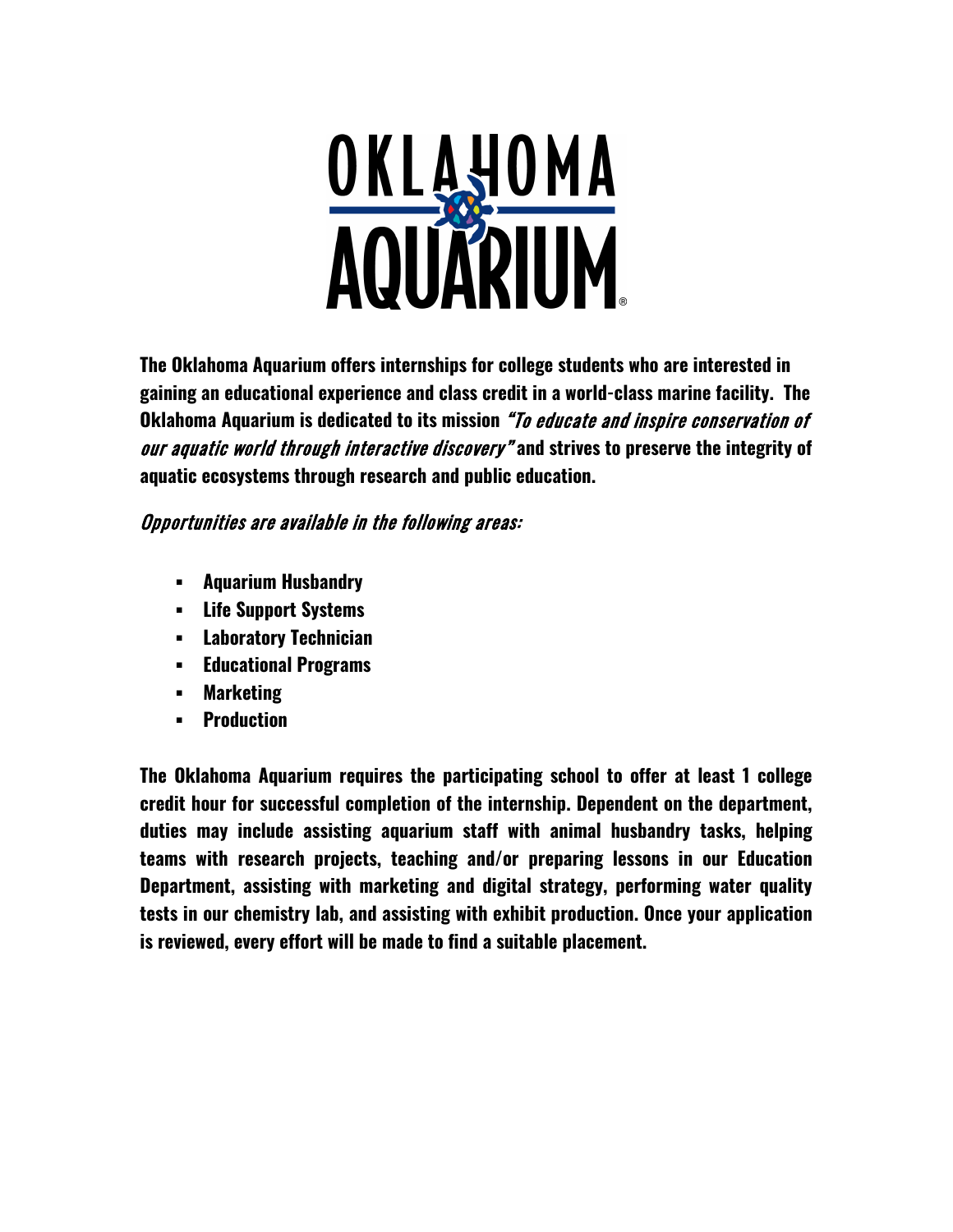# **Oklahoma Aquarium Intern Application Form**

(Please Print or Type)

| Internship Information                                                                                                                                                      |      | Today's date: ___________________               |                 |                    |
|-----------------------------------------------------------------------------------------------------------------------------------------------------------------------------|------|-------------------------------------------------|-----------------|--------------------|
| Last Name                                                                                                                                                                   |      | <b>First Name</b>                               |                 | <b>Middle Name</b> |
| <b>Current Address</b>                                                                                                                                                      | City |                                                 | <b>State</b>    | <b>Zip Code</b>    |
| Home / Work / Cell Phone (Circle One)                                                                                                                                       |      | Alternate Home / Work / Cell Phone (Circle One) |                 |                    |
| <b>Permanent Address</b><br>City                                                                                                                                            |      | <b>State</b>                                    | <b>Zip Code</b> |                    |
| Permanent Home / Work / Cell Phone (Circle One)                                                                                                                             |      | Alternate Home / Work / Cell Phone (Circle One) |                 |                    |
| <b>E-Mail Address</b>                                                                                                                                                       |      | <b>Social Security Number (optional)</b>        |                 |                    |
| <b>Driver's License Number</b><br><b>State</b>                                                                                                                              |      | Are you older than 18? ___ Yes ___ No           |                 |                    |
| State any other name(s) you have used or by which you are known. ______________________                                                                                     |      |                                                 |                 |                    |
| Have any of your relatives or friends worked here?                                                                                                                          |      | Yes                                             |                 | No                 |
|                                                                                                                                                                             |      |                                                 |                 |                    |
| Have you ever been convicted of a felony?                                                                                                                                   |      | Yes                                             |                 | No                 |
| If yes, please describe fully (use additional pages if necessary). Any conviction will be considered only as it relates<br>to fitness to perform the position being sought. |      |                                                 |                 |                    |

\_\_\_\_\_\_\_\_\_\_\_\_\_\_\_\_\_\_\_\_\_\_\_\_\_\_\_\_\_\_\_\_\_\_\_\_\_\_\_\_\_\_\_\_\_\_\_\_\_\_\_\_\_\_\_\_\_\_\_\_\_\_\_\_\_\_\_\_\_\_\_\_\_\_\_\_\_\_\_\_\_\_

\_\_\_\_\_\_\_\_\_\_\_\_\_\_\_\_\_\_\_\_\_\_\_\_\_\_\_\_\_\_\_\_\_\_\_\_\_\_\_\_\_\_\_\_\_\_\_\_\_\_\_\_\_\_\_\_\_\_\_\_\_\_\_\_\_\_\_\_\_\_\_\_\_\_\_\_\_\_\_\_\_\_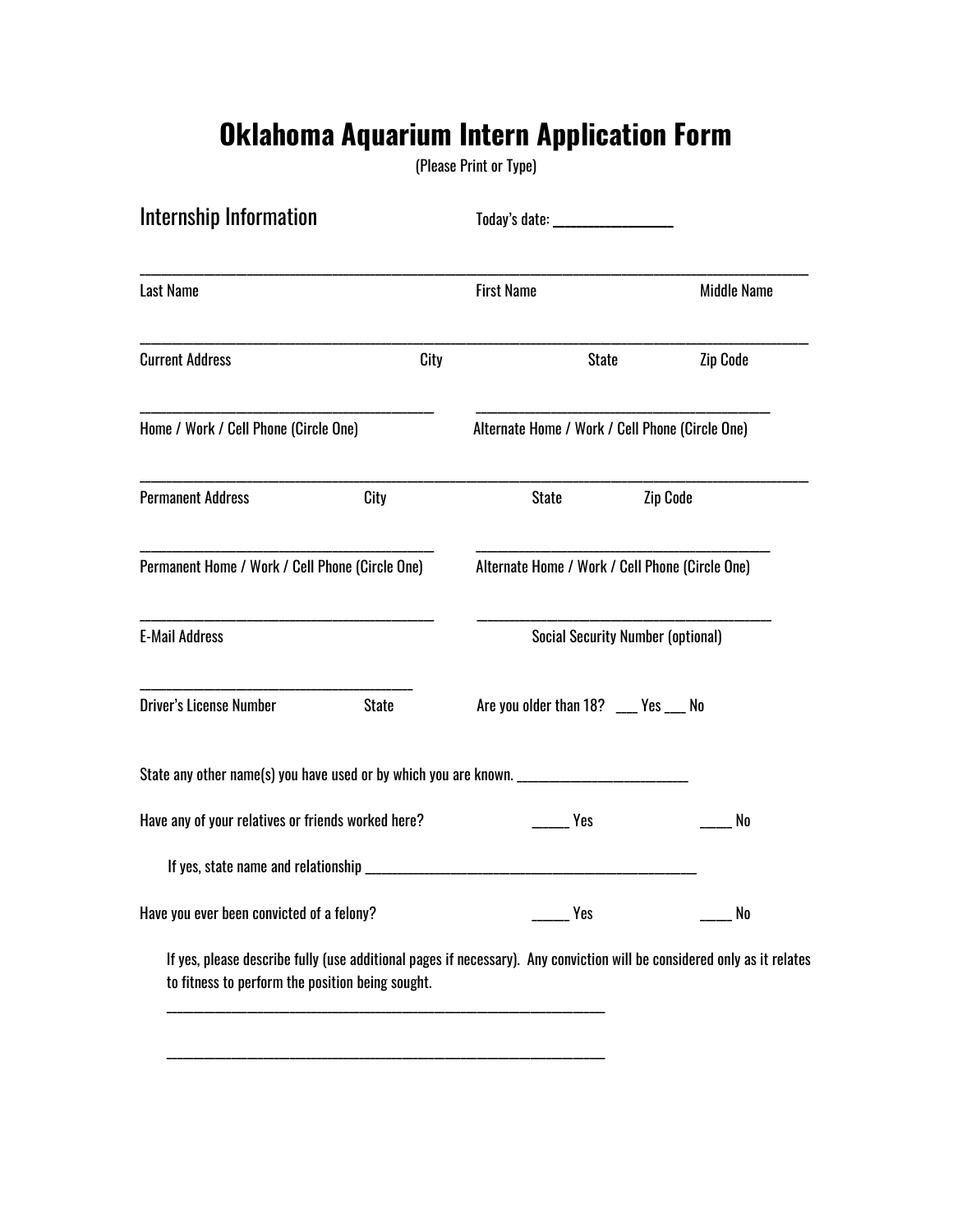| the position.                                                                   |                  |                                                 |
|---------------------------------------------------------------------------------|------------------|-------------------------------------------------|
| Please list an emergency contact.                                               |                  |                                                 |
| <b>First Name</b>                                                               | <b>Last Name</b> | Relationship                                    |
| Home / Work / Cell Phone (Circle One)                                           |                  | Alternate Home / Work / Cell Phone (Circle One) |
| Have you ever been a volunteer?                                                 | <b>Yes</b>       | No                                              |
| If yes, please list organization and your responsibility.                       |                  |                                                 |
| Organization                                                                    |                  | Responsibility                                  |
| Organization                                                                    |                  | Responsibility                                  |
| II. Internship Information<br>Please check the internship you are applying for: |                  |                                                 |

Please list any medical, physical, or other problems that may prevent you from performing the essential functions of

\_\_Aquarium Husbandry

- \_\_Life Support Systems
- \_\_Laboratory Technician

\_\_Educational Programs

\_\_Marketing

\_\_Production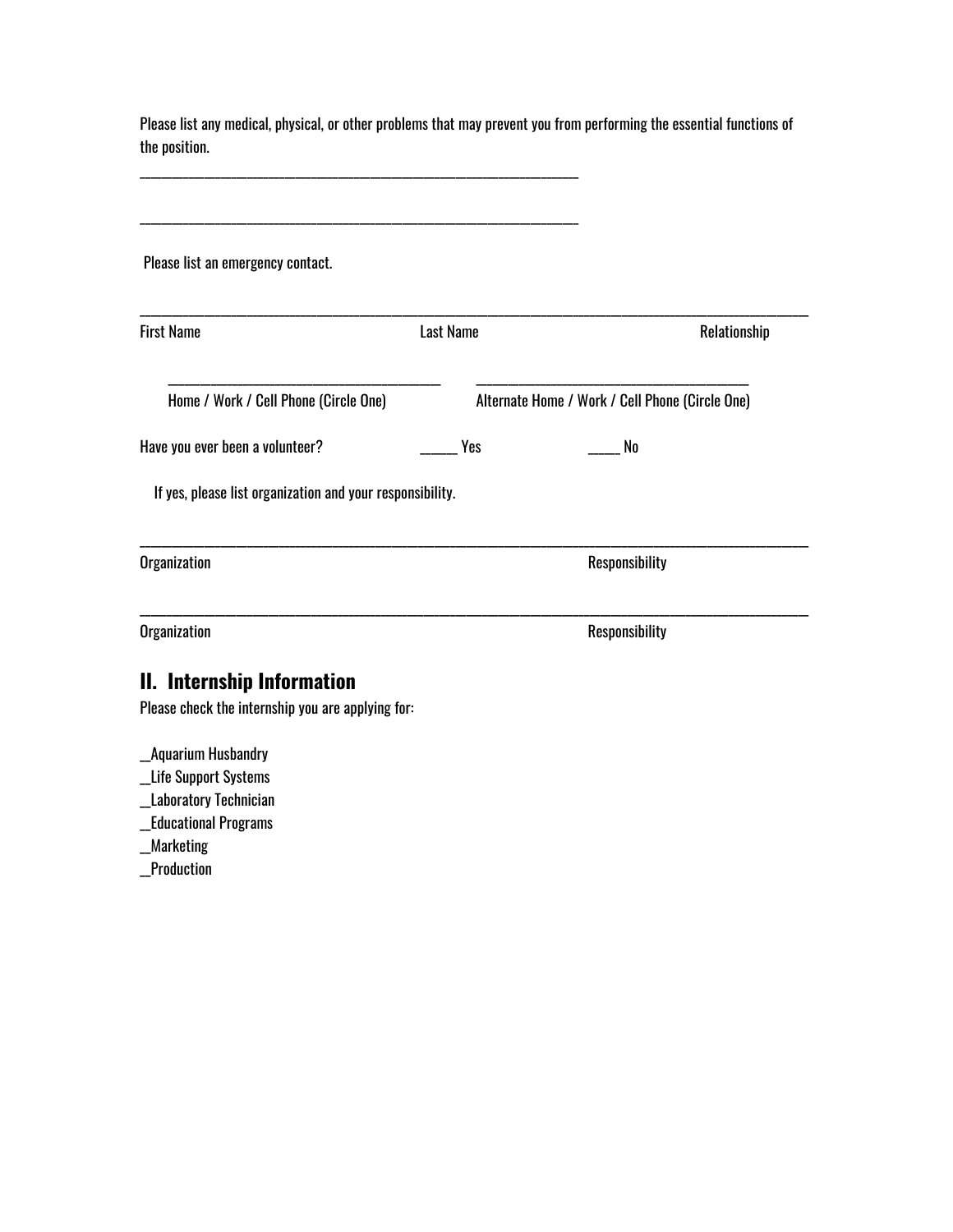# **III. Education**

Please list the last school that you attended or are currently enrolled in.

|                                                           | City                                                                     | <b>State</b>                                                    |  |  |
|-----------------------------------------------------------|--------------------------------------------------------------------------|-----------------------------------------------------------------|--|--|
| Type of school (circle one):                              | College / Graduate School / Technical School                             |                                                                 |  |  |
| <b>Course of Study</b>                                    |                                                                          | Status as of today's date (sophomore, Junior, Senior, Graduate) |  |  |
| <b>Expected Degree/Diploma</b>                            |                                                                          | <b>Expected Completion Date</b>                                 |  |  |
| Are you earning credits for this internship? ________ Yes | If yes, how many hours are you required to complete for this internship? | No                                                              |  |  |
|                                                           |                                                                          |                                                                 |  |  |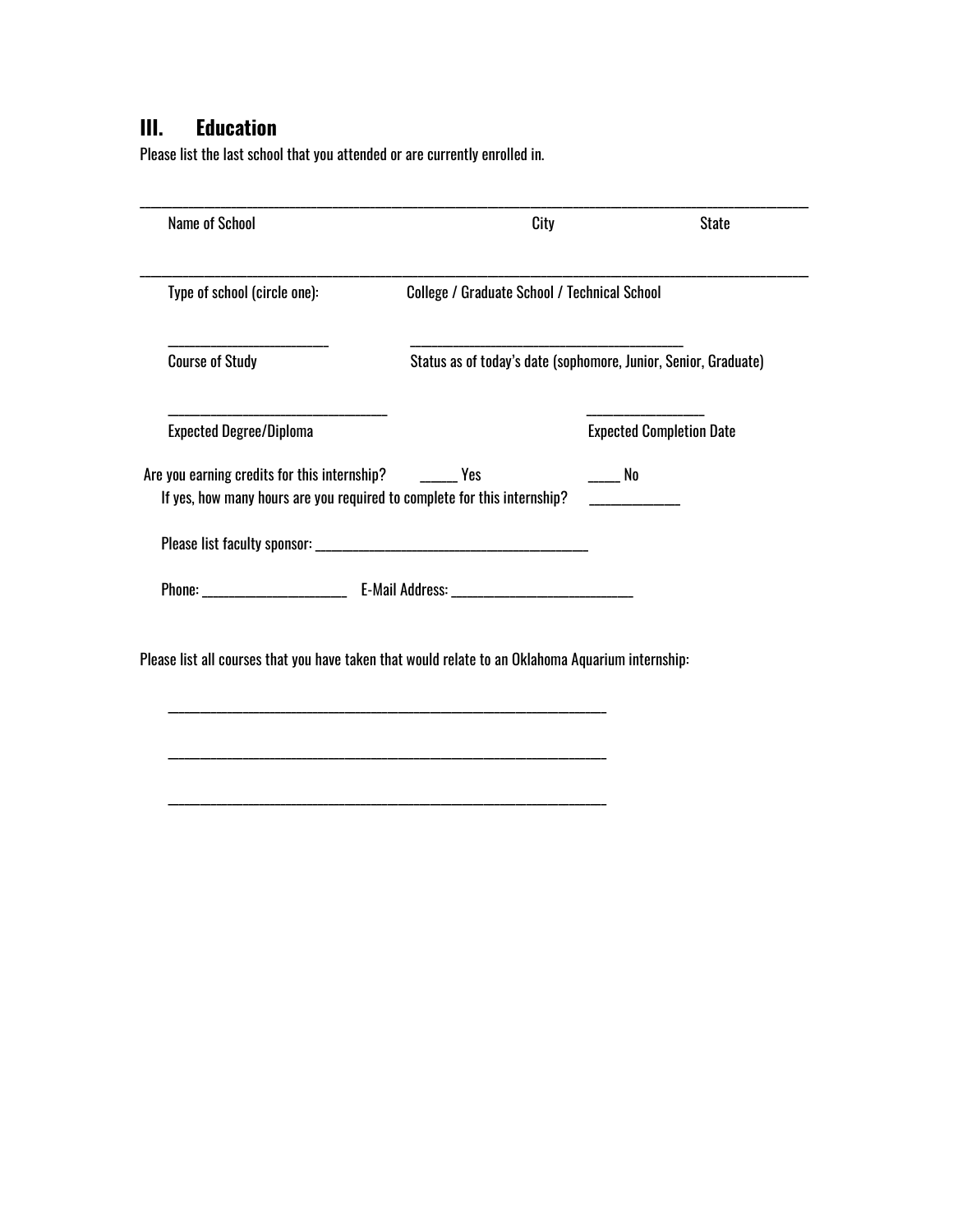# **IV. Special Skills**

List any foreign languages that you: Speak: Write: Please note any special skills, training, activities or interests that you feel would help qualify you for an internship: **V. Work Experience** If currently employed, please list your job: Position **Phone Number Company Name** Please note any prior work experience that would help qualify you for an internship: What specific kind of work experience do you hope to gain from this internship? What are your career goals, and how will this internship help you to achieve those goals?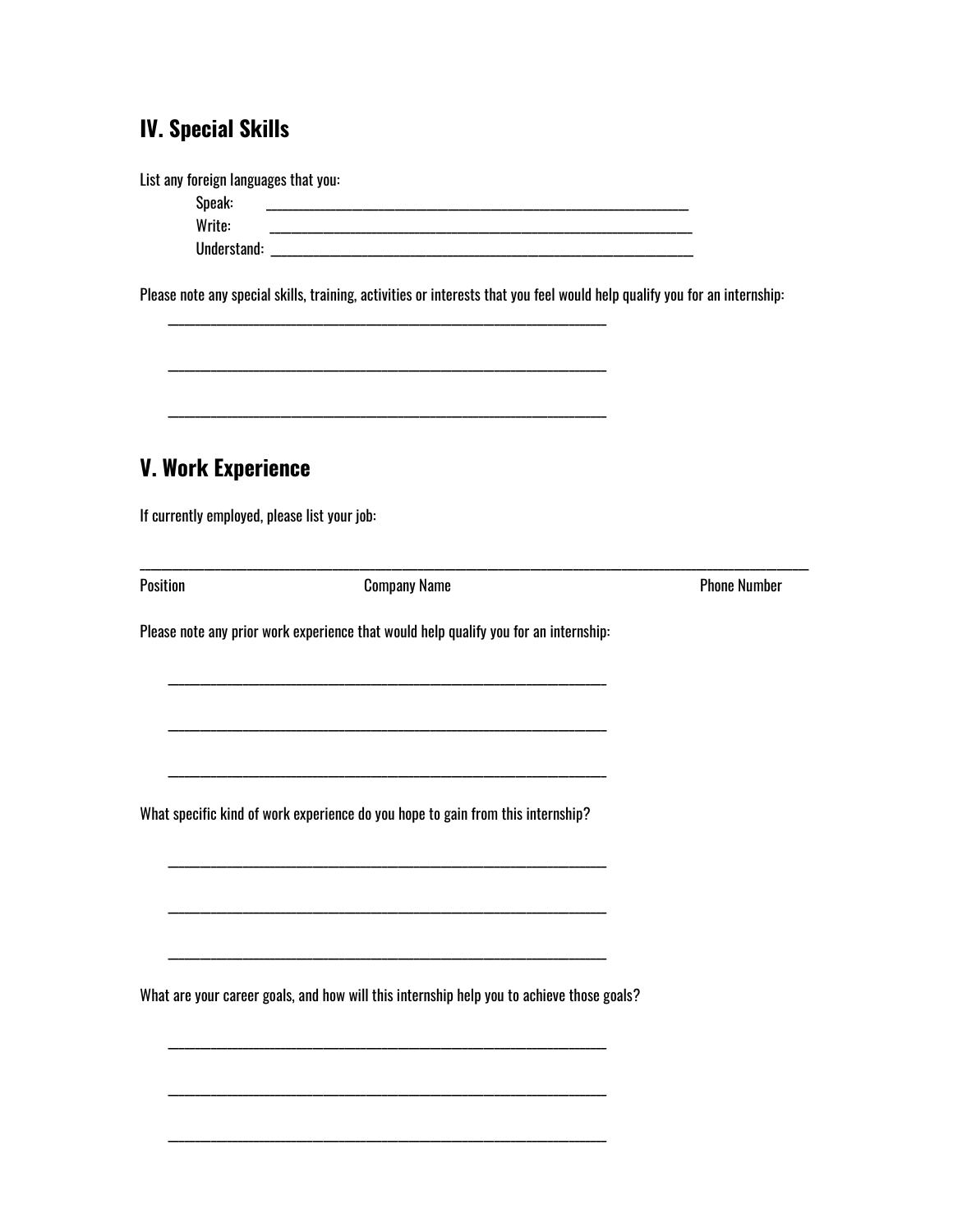#### **VI. Additional Reference** Please provide one additional reference in addition to your college representative

| <b>First Name</b>                     | Last Name | Relationship |  |
|---------------------------------------|-----------|--------------|--|
| Home / Work / Cell Phone (Circle One) | email     |              |  |

# **IMPORTANT \* CERTIFICATION \* PLEASE READ BEFORE SIGNING**

All Oklahoma Aquarium volunteer internships are unpaid positions. I certify that the information I have entered on this form is true, accurate, and complete to the best of my knowledge. I authorize the Oklahoma Aquarium, or its authorized agents, to thoroughly investigate my references, work records, education, and other matters relating to my suitability for the internship and further authorize my current and former employers to disclose all letters, reports and other information pertaining to my employment with them, without giving me prior notice of such disclosure. In addition, I hereby release the Oklahoma Aquarium, my current and former employers, and all other persons, corporations, partnerships and associations from any and all claims, demands or liabilities arising out of or in any way related to such investigation or disclosure. I understand that if I conceal or enter false information on this form, my name may be removed from consideration and I may be removed from the Intern Program with the Oklahoma Aquarium; that the information in this application may by released by the Oklahoma Aquarium in accordance with applicable law, and that for the purpose of this certification, a photocopy of my original signature shall have the same force and effect as my original signature.

#### **I understand and agree to the information shown above.**

Signature Date

\_\_\_\_\_\_\_\_\_\_\_\_\_\_\_\_\_\_\_\_\_\_\_\_\_\_\_\_\_\_\_\_\_\_\_\_\_\_\_\_ \_\_\_\_\_\_\_\_\_\_\_\_\_\_\_\_\_\_\_\_

**Please read and sign the attached Release of Liability, and submit with your Application and Resume to:** 

> **Intern Coordinator Oklahoma Aquarium P.O. Box 910 Jenks, OK 74037**